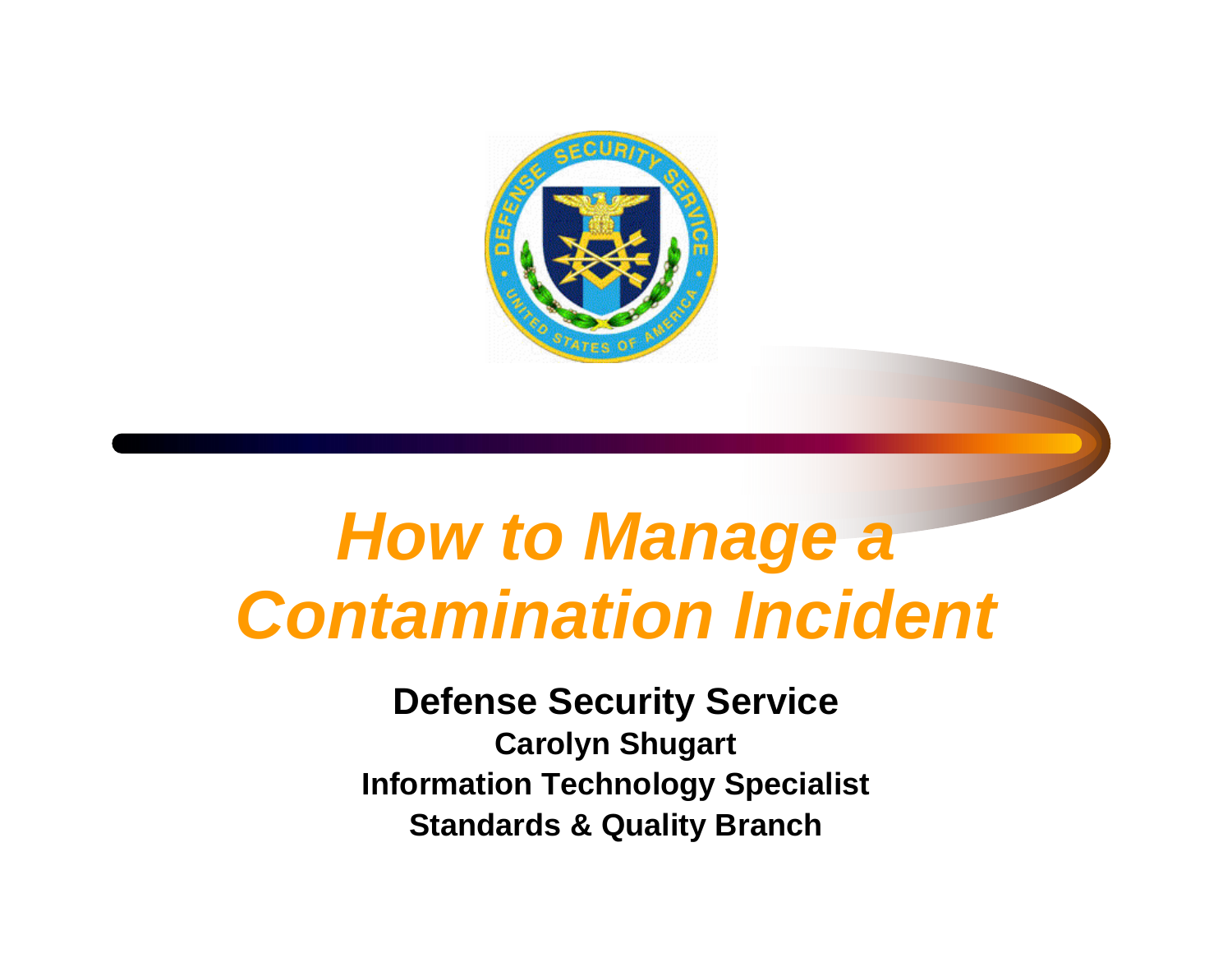

- •**Define a compromise**
- $\bullet$ **Define a contamination**
- $\bullet$ **Describe the causes of a contamination**
- $\bullet$ **Discuss preparing an ad hoc team**
- $\bullet$  **Review steps for conducting an Administrative Inquiry**
- **Review reporting requirements**
- $\bullet$ **Discuss cleanup considerations**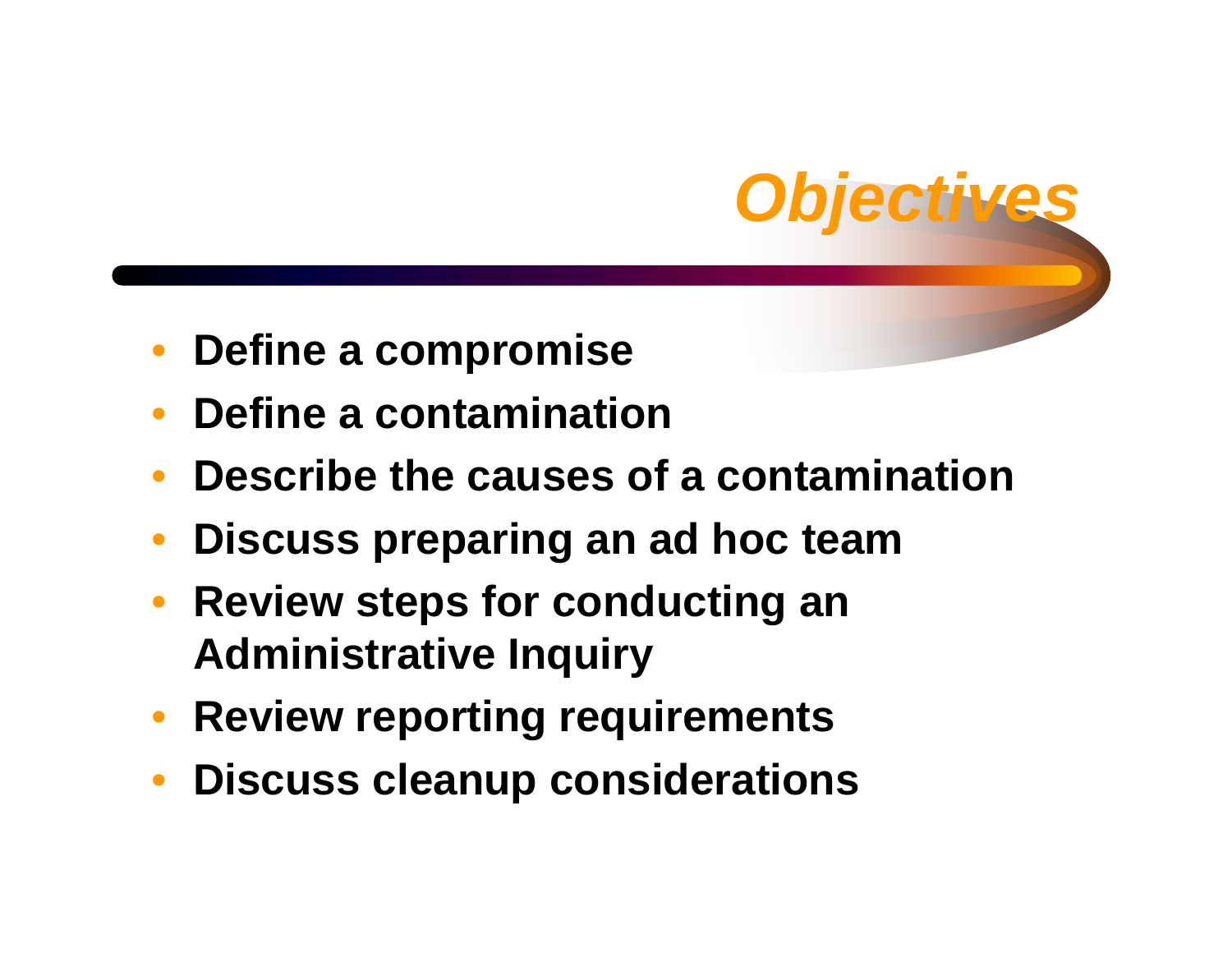### *What is a compromise?*

• **The disclosure of classified informationto an unauthorized person** 

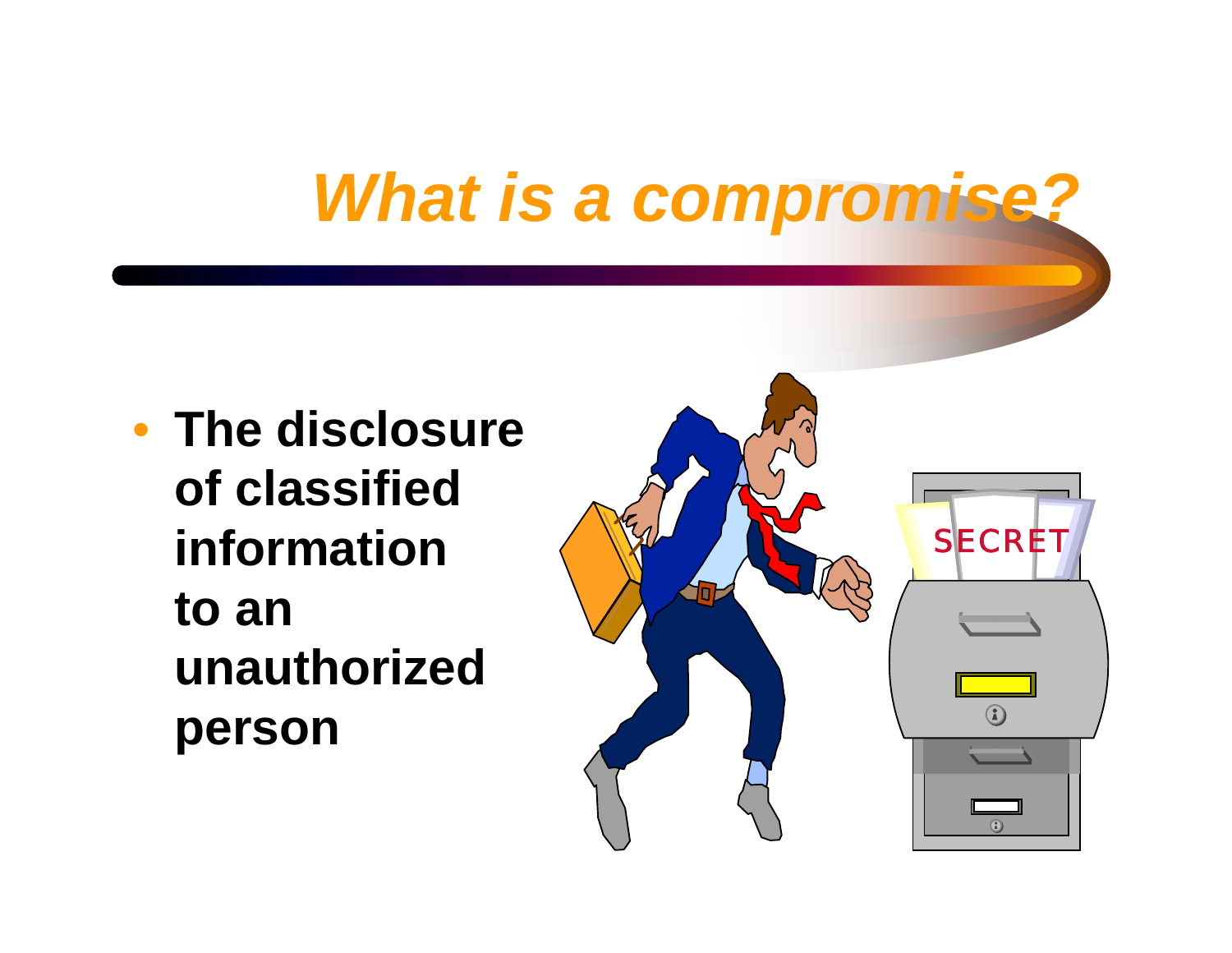# *What is a contamination?*

#### $\bullet$  **When classified information is processed on a non-accredited IS**

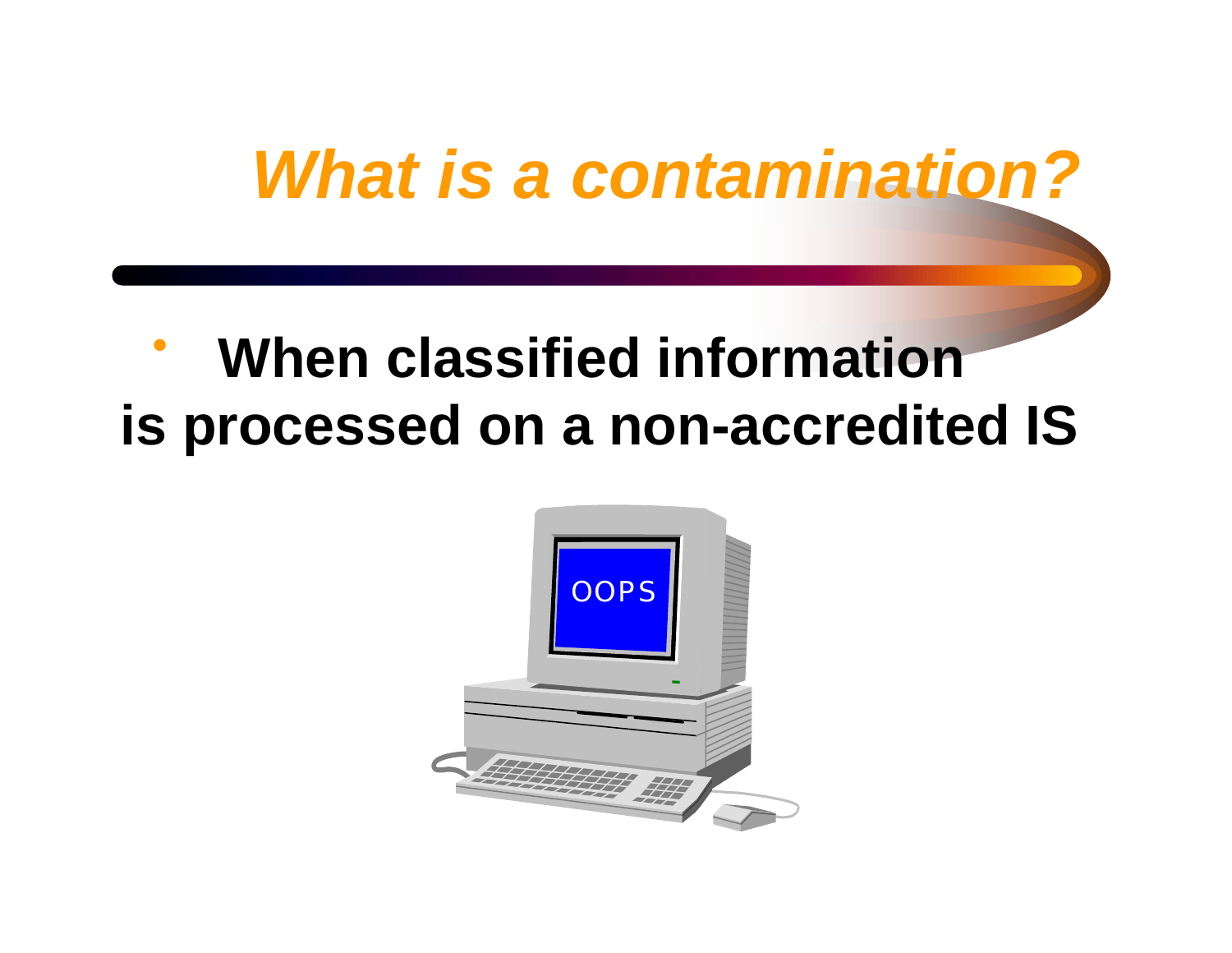#### *How does this happen?*

- **Change in classificationlevel**
- **Unsecure transmission**
- **Accidental / intentional use of non-accredited equipment**



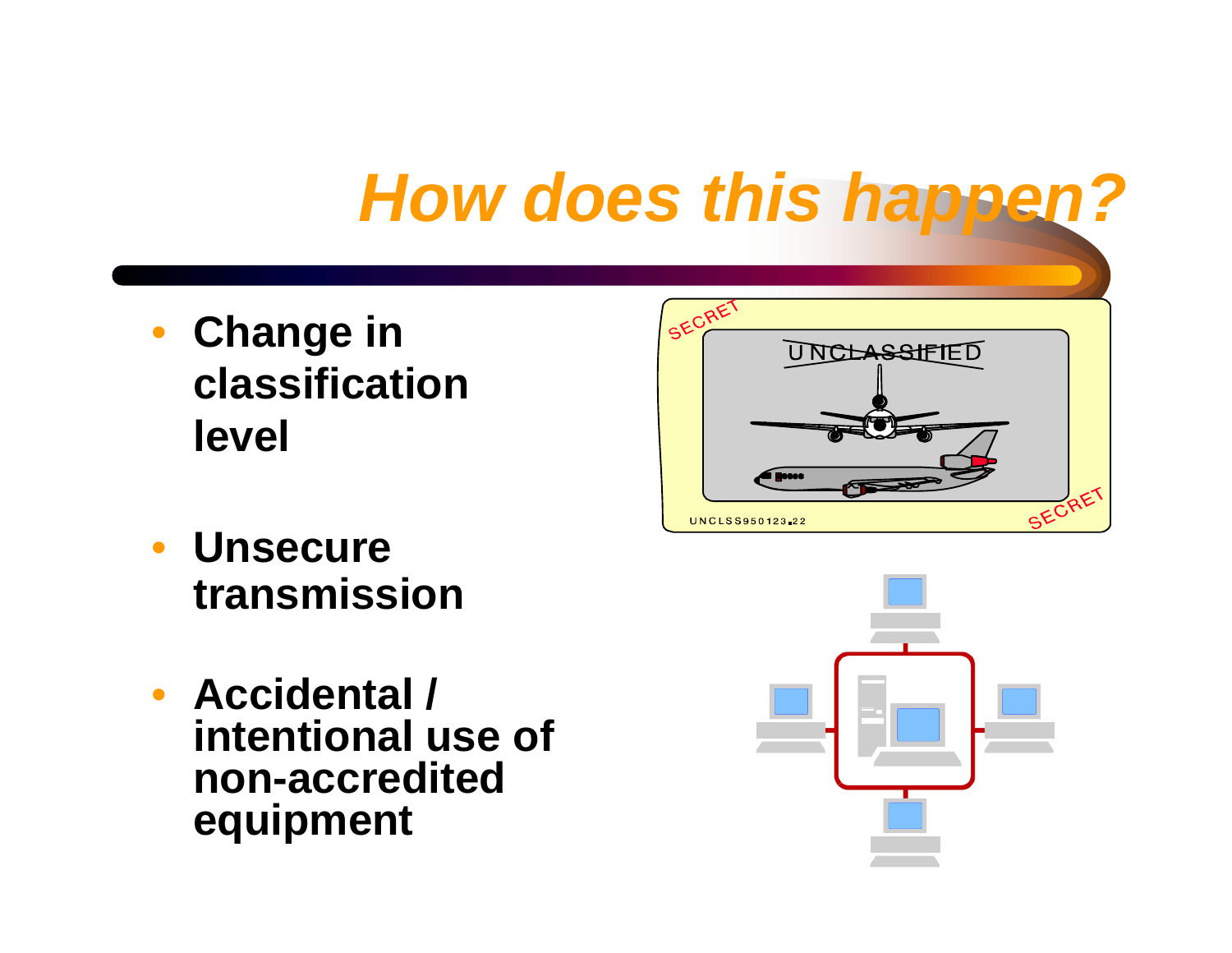#### *How does this happen?*

**(S) S s s s s s s s s**

44

555555555

•**Unaccredited System with internal hard drive** •**Cleared employee saves to floppy** •**A temporary file created on internal hard drive then automatically deleted. (S) S s s s ssssss s s s s s s s ssss(S) S s s sssssss s s sssssssssSecret**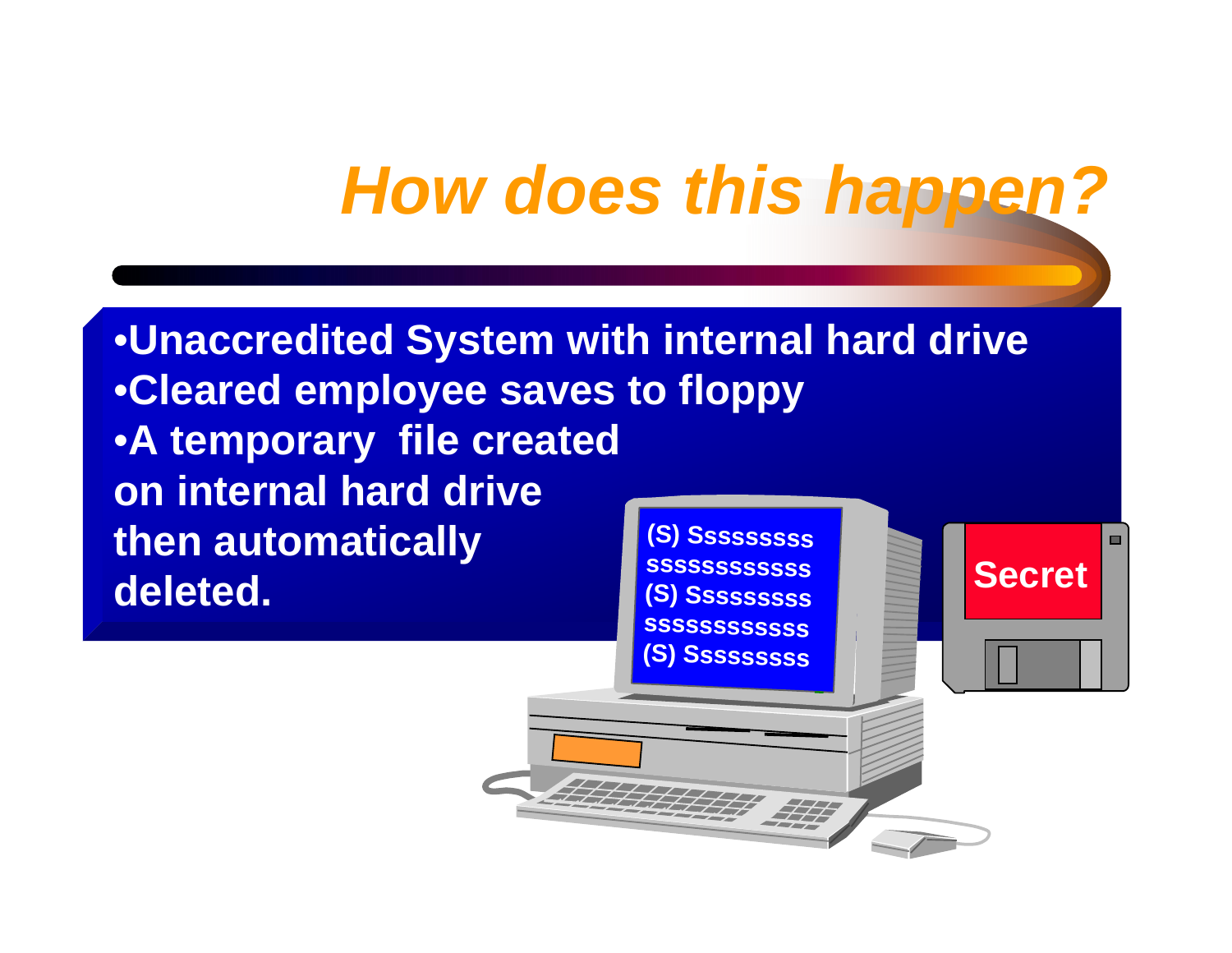

**1. "Track Changes" are hidden 2. Unclassified Extraction www.dss.mil/infoas/index.htm**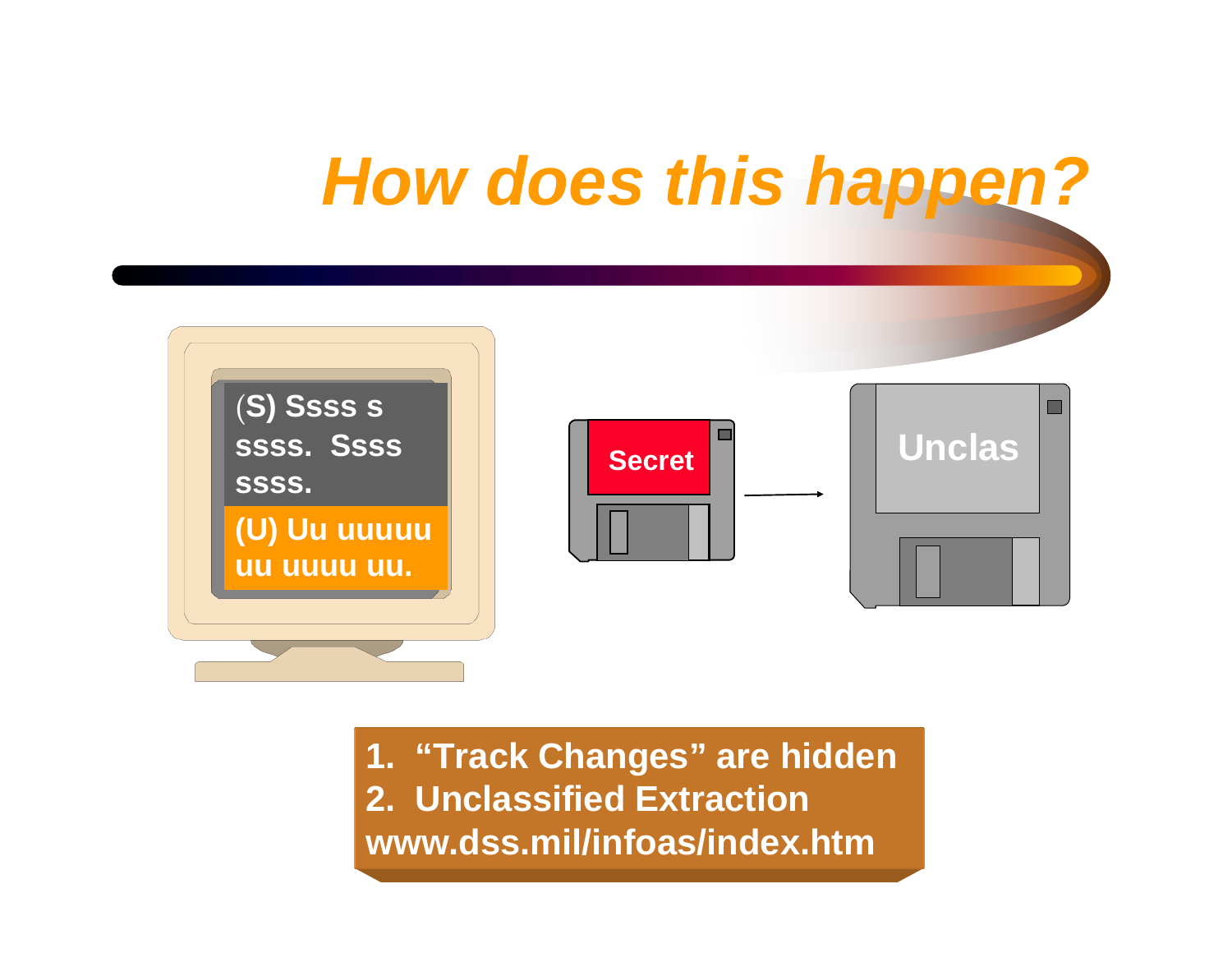



**Compilation creates classified**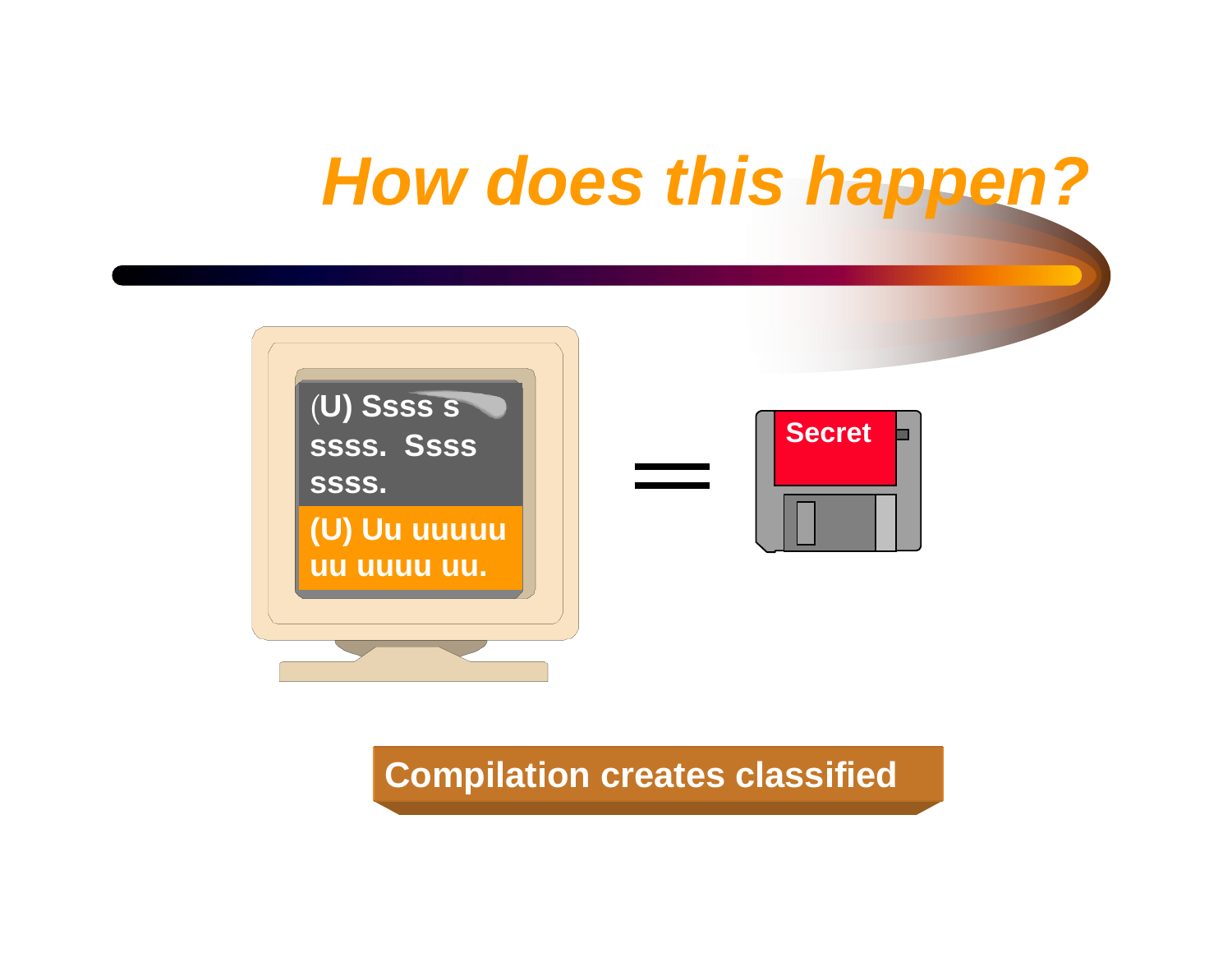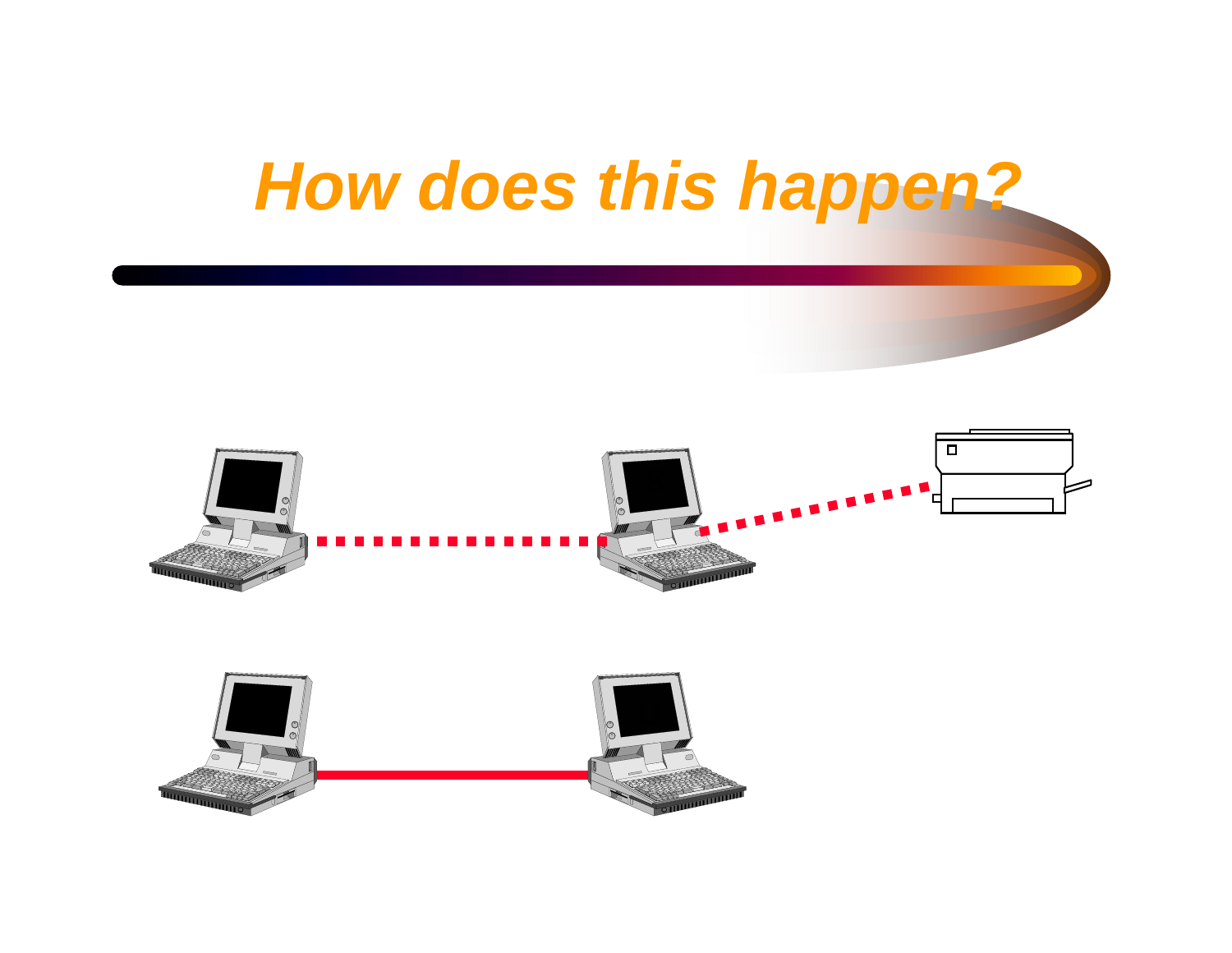#### *Attitudes can be a factor! Attitudes can be a factor!*

◆ People not following ♦ ◆ It can't happen here **It cost too much Everyone else does i tthe rulesConfusionA Too busy to follow the rulesIndifference**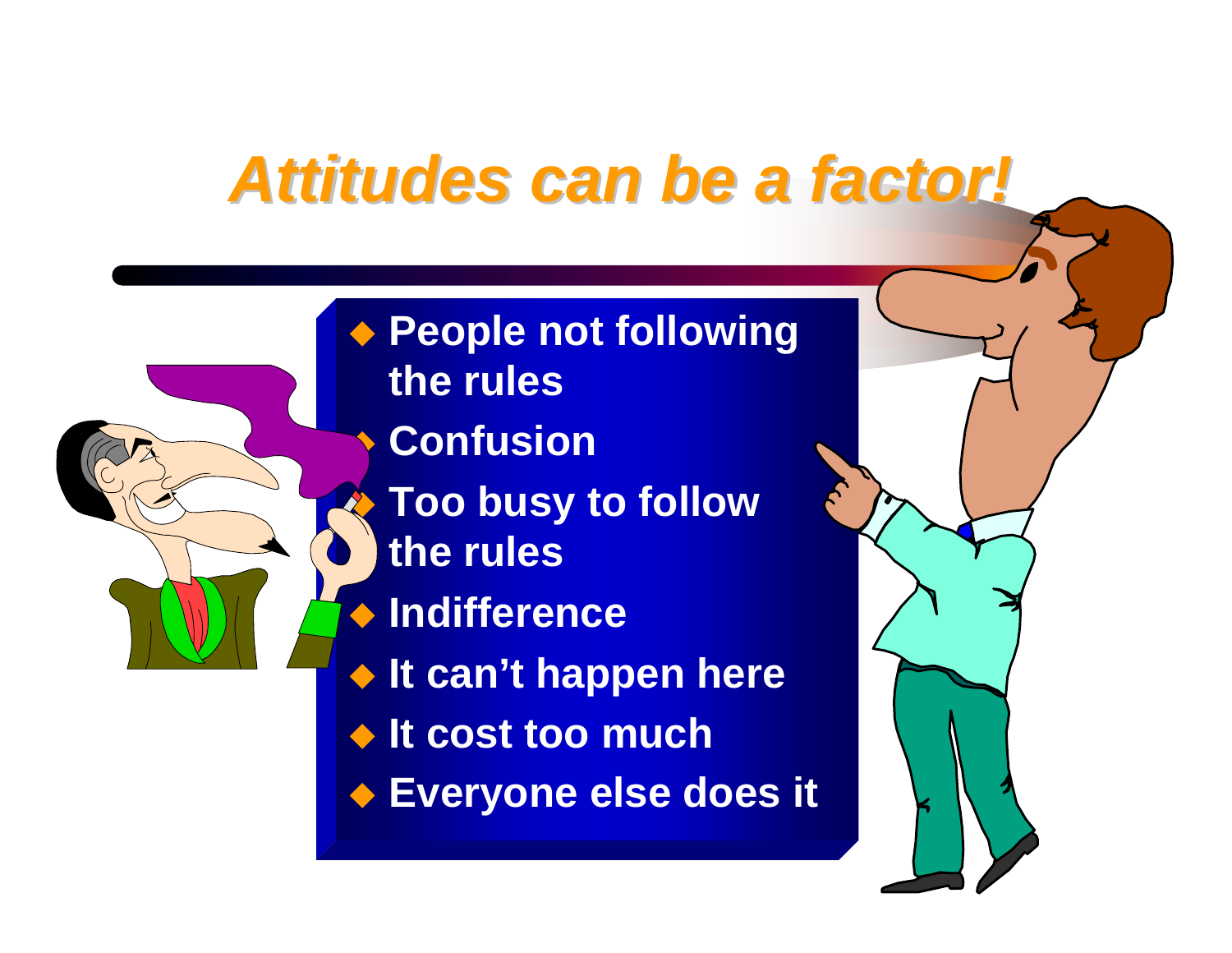# *Before it happens, build an ad hoc team!*

- **No regular meetings**
- **SysAdmins proficient in each operating system**
- **SysAdmin proficient in email system**
- **Someone proficient in RAID drives**
- **Security Rep**

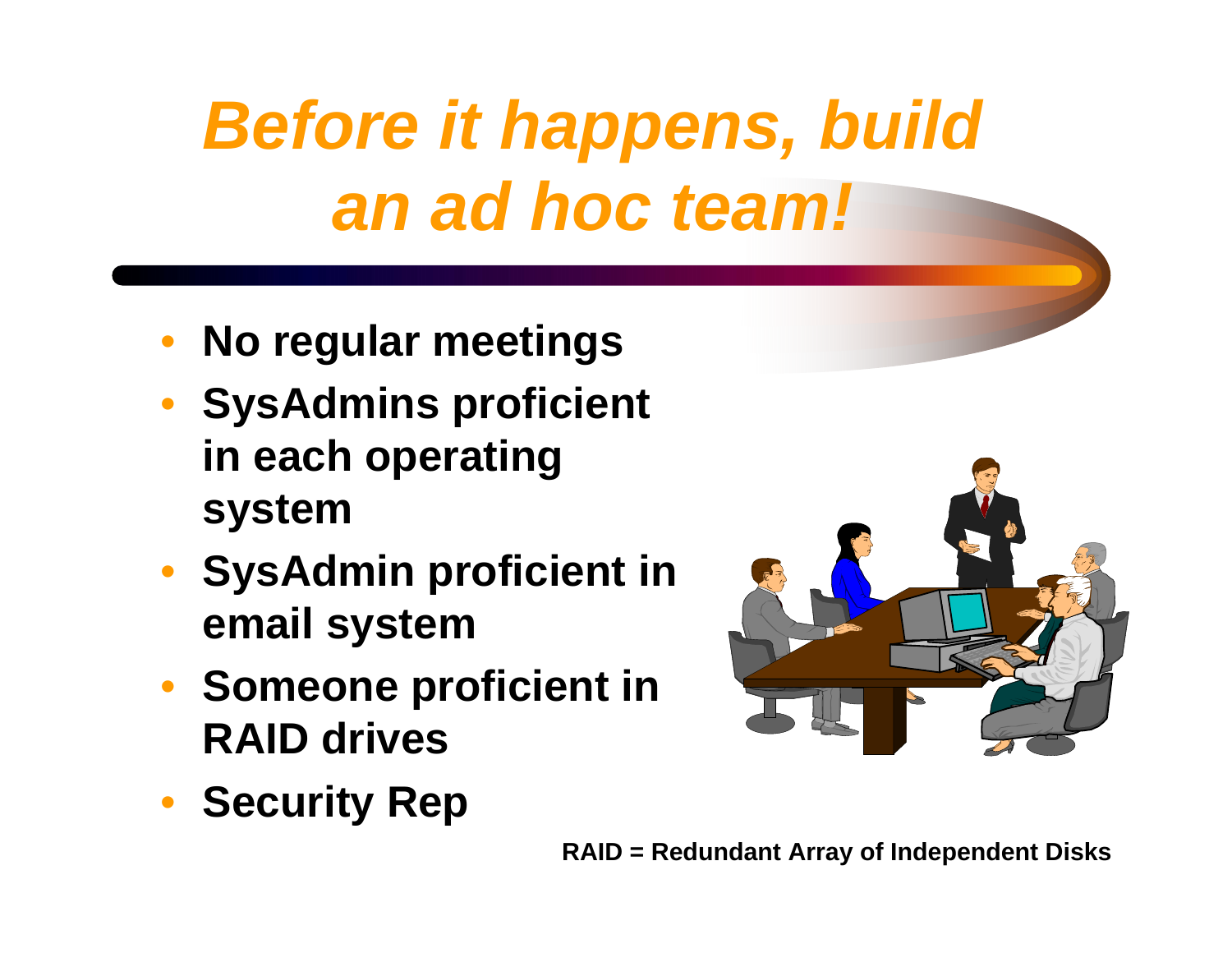# *Conducting an Administrative Inquiry!*

• **Investigate the loss, compromise, or suspected compromise of classified information**



**NISPOM Para 1-303**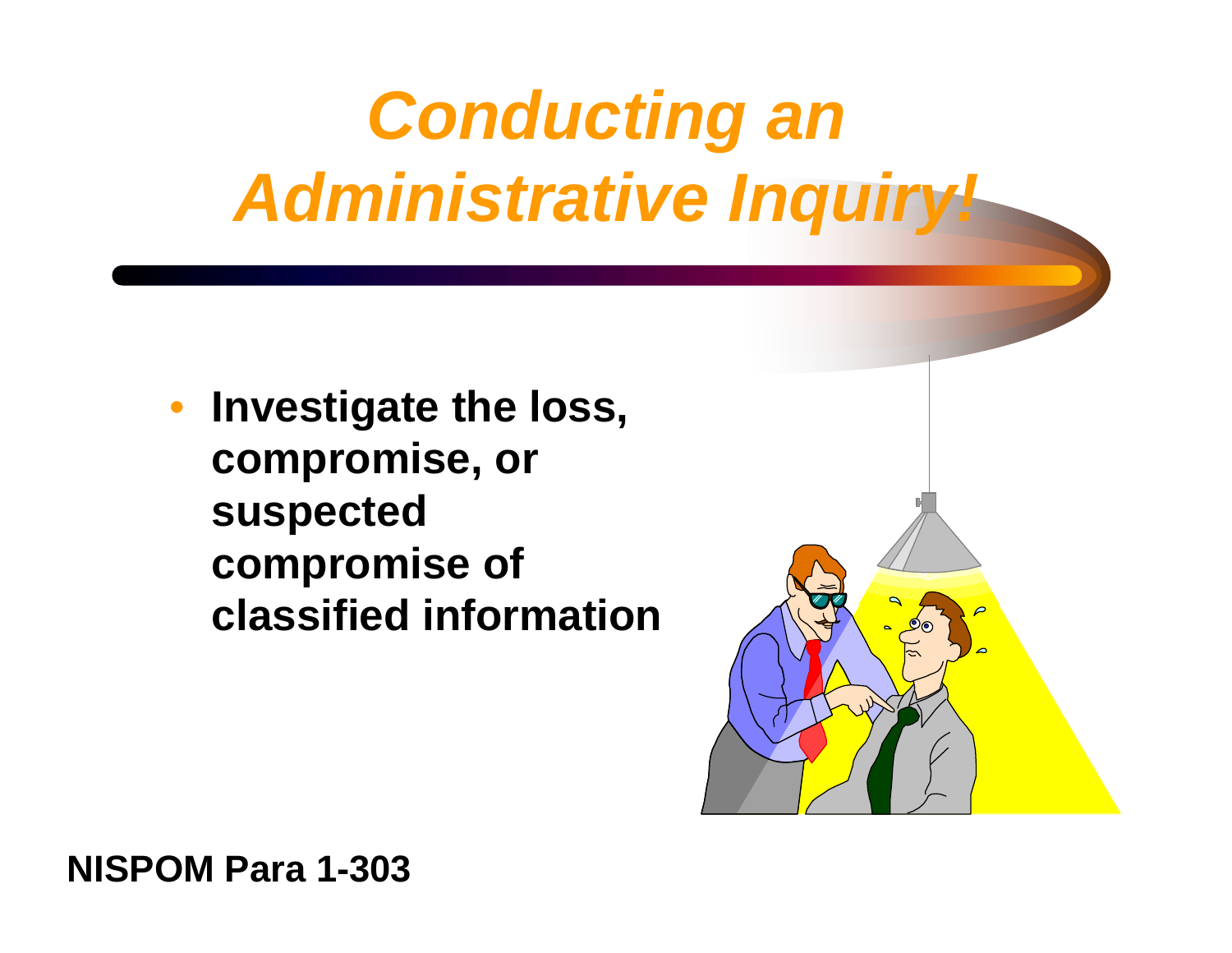# **Conduct a preliminary inquiry**

- **Conduct** *immediately*
- $\bullet$  **Identify W5H, determine extent**
- **"Did a loss, compromise or suspected compromise occur?"**



**NISPOM Para 1-303a**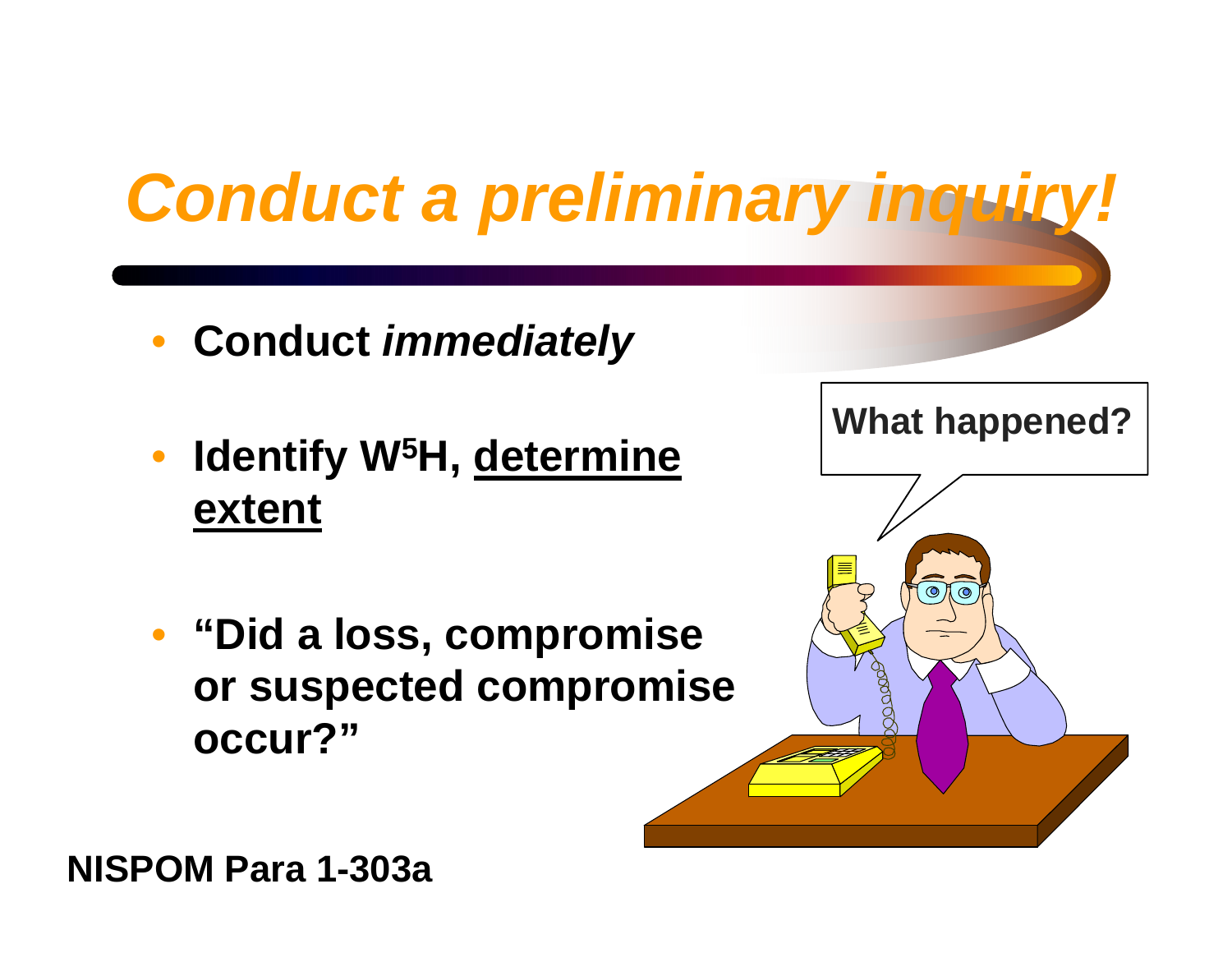*Is there a loss, compromise, or suspected compromise?*

- **Loss: material can't be located within a reasonable period of time**
- $\bullet$  **Compromise: disclosure to unauthorized person(s)**
- **Suspected compromise: when disclosure can't be reasonably precluded**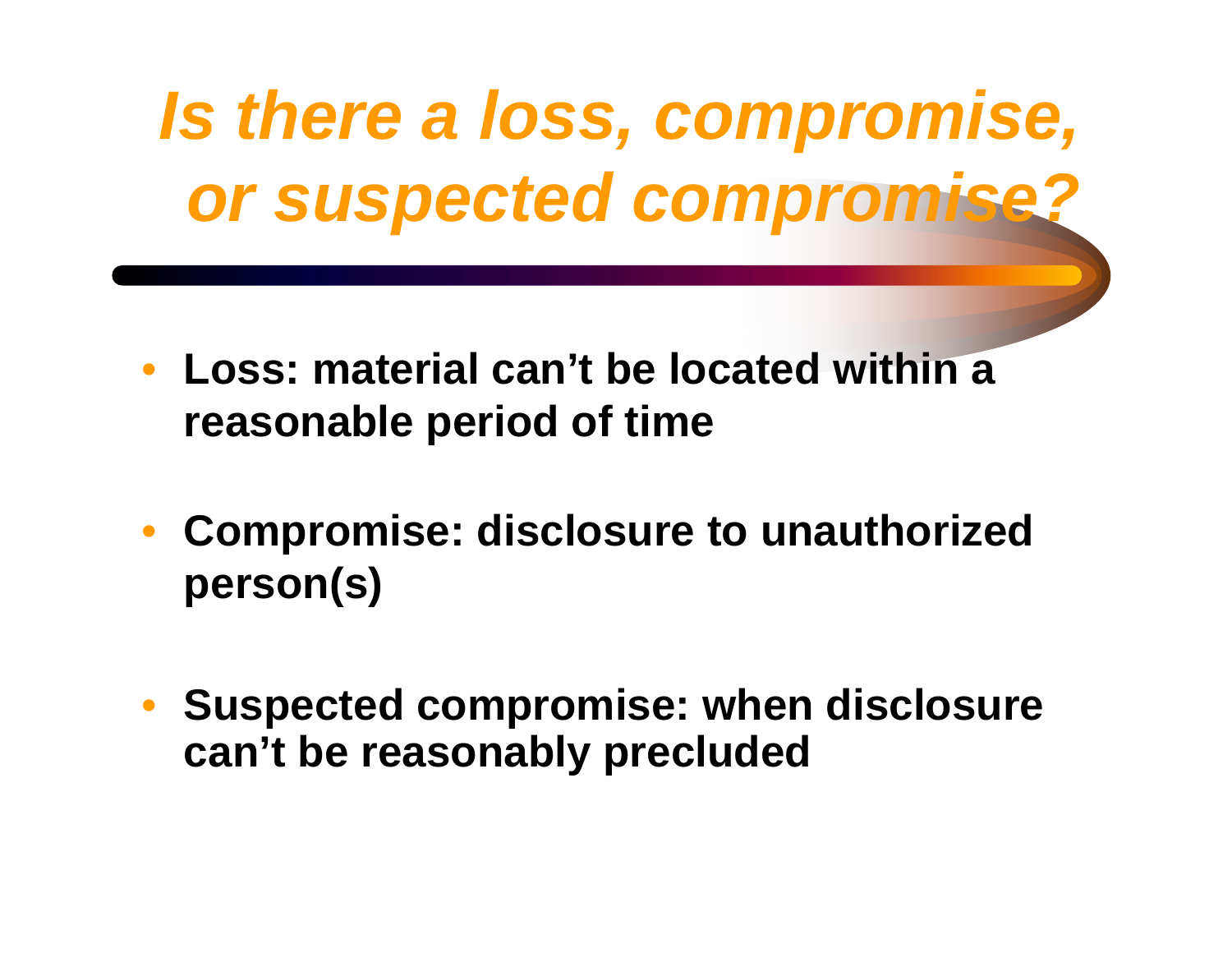#### *Now what should be done?*

- •**Assemble ad hoc team**
- **Physically isolate, protect all contaminated equipment**
- $\bullet$  **Remove unauthorized people**

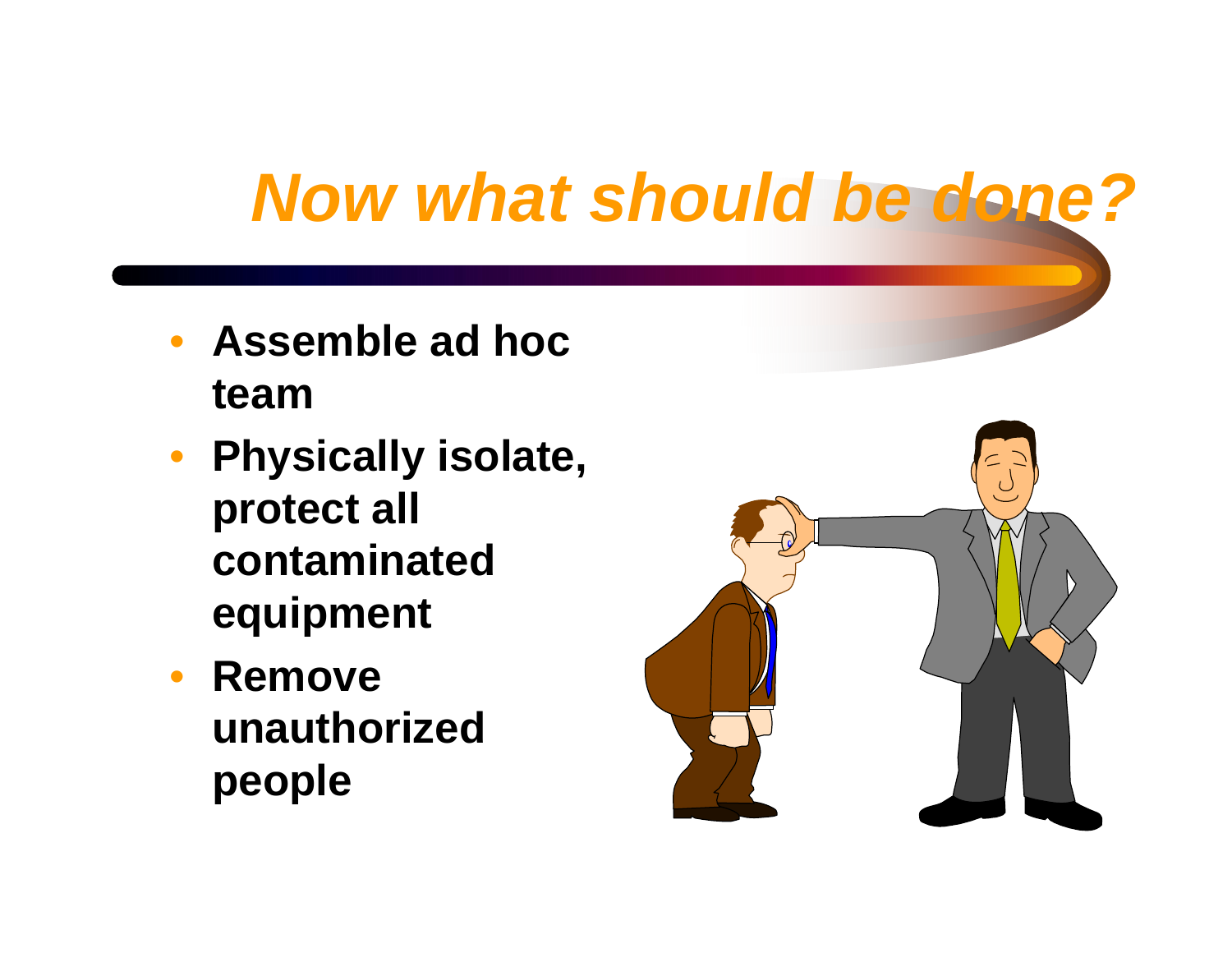# *What should be done? (cont.)*

- **Call your Defense Security Service (DSS) IS Rep and/or ISSP\***
- **Contact your customer, the data owner**
- •**DO NOT DELETE DATA YET!**

**\* Information Systems Security Professional**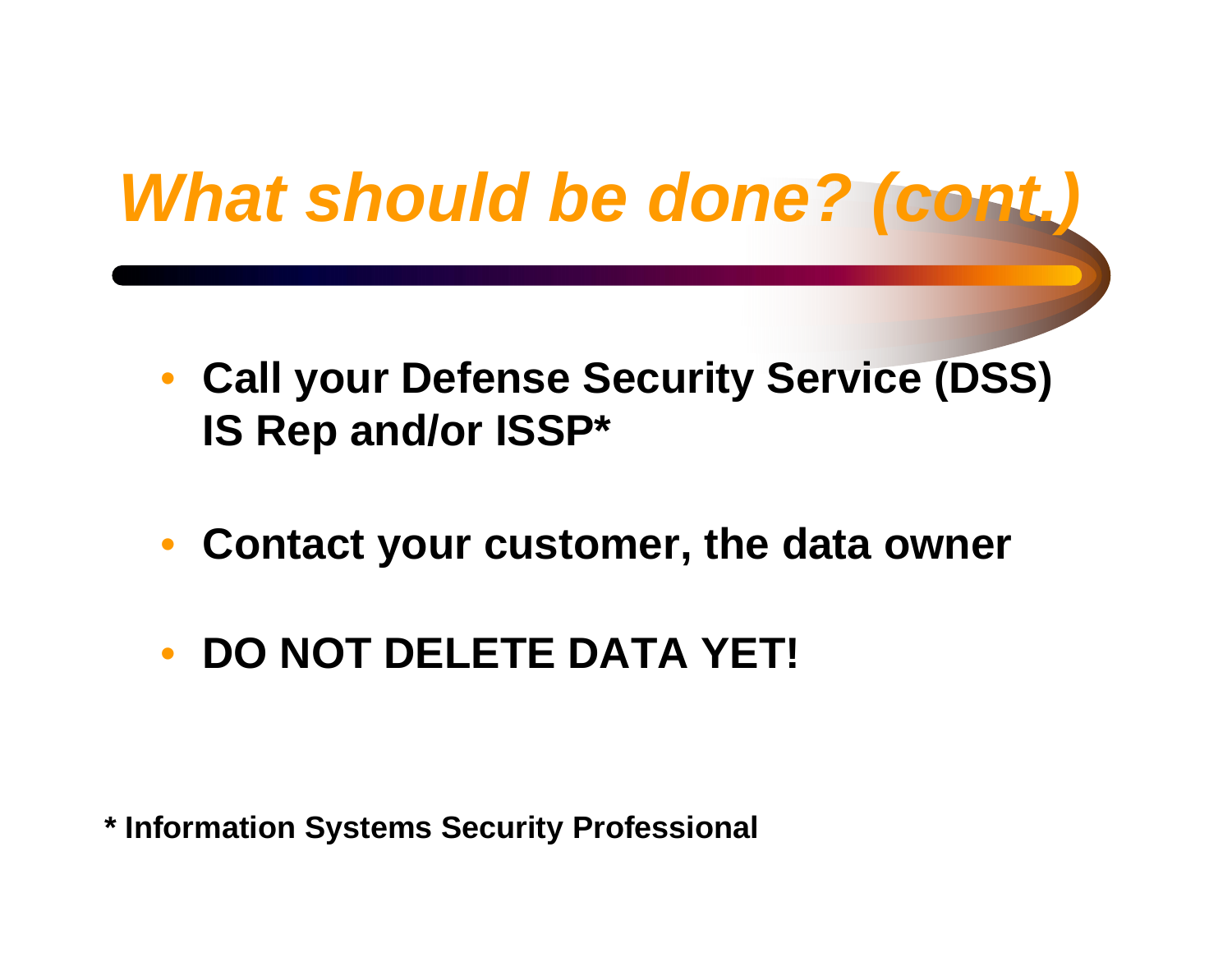#### *DO NOT DELETE THE FILE!!*



**"Would you take care of this for me!"**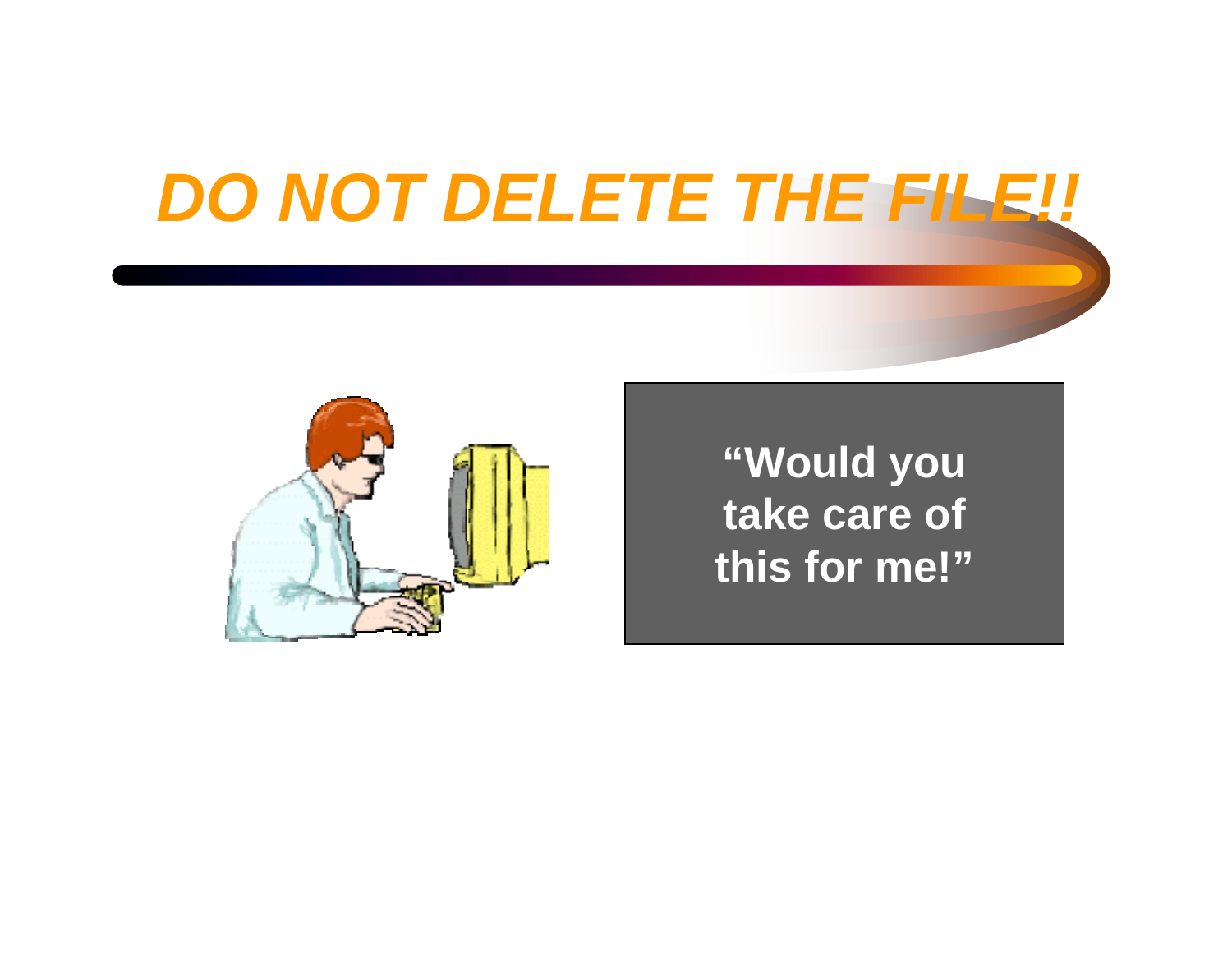# *What will DSS do?*

- **Help you limit further systems from being contaminated.**
- **Work with you on sanitizing all infected systems.**

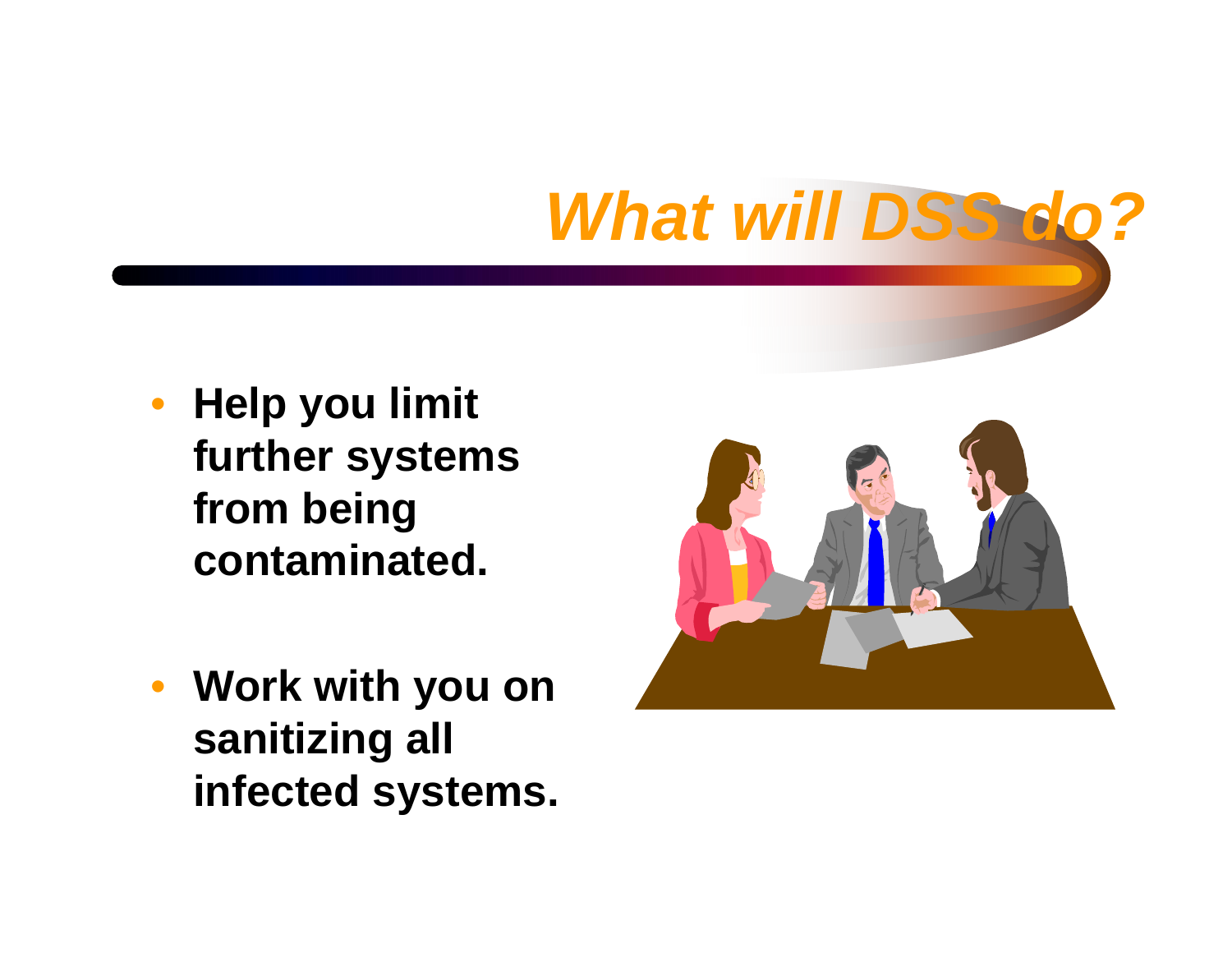### *What are important facts?*

- **What platforms and O/Ss are involved?**
- **Are there any remote dial-ins**
- **Are there any other network connections?**
- **At what locations was the file or e-mail received (e-mail servers) or placed?**
- **Was the data encrypted?**
- **Was the file deleted?**
- **Is there RAID technology involved?**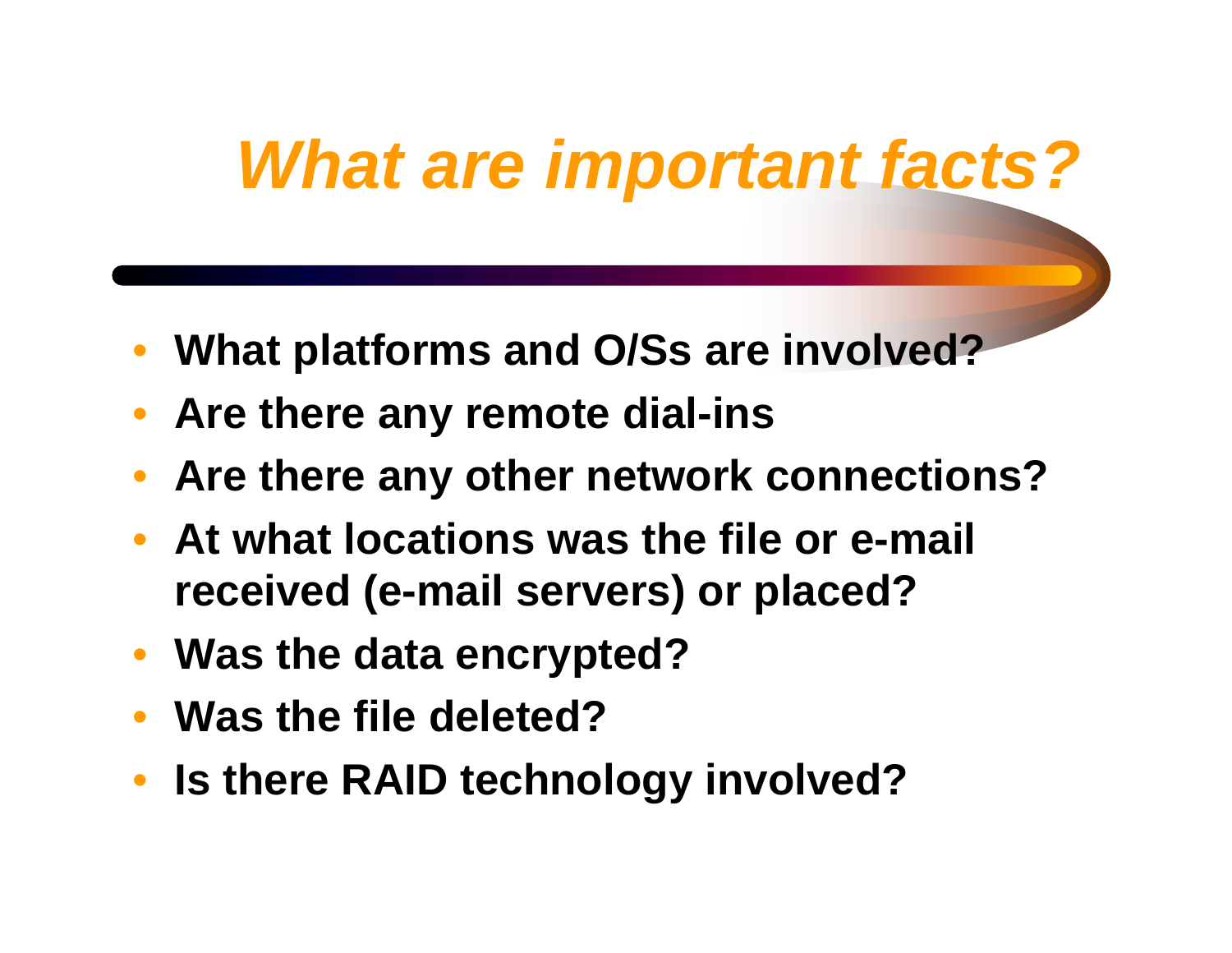#### *What about an email server?*

- $\bullet$ **What type of email system is involved?**
- $\bullet$ **Is System Administrator cleared?**
- **Ensure areas where deleted files are retained are addressed, e.g., MS Exchange's deleted item recovery container).**

**MS Exchange is discussed because of its widespread use. DSS does not endorse any products.**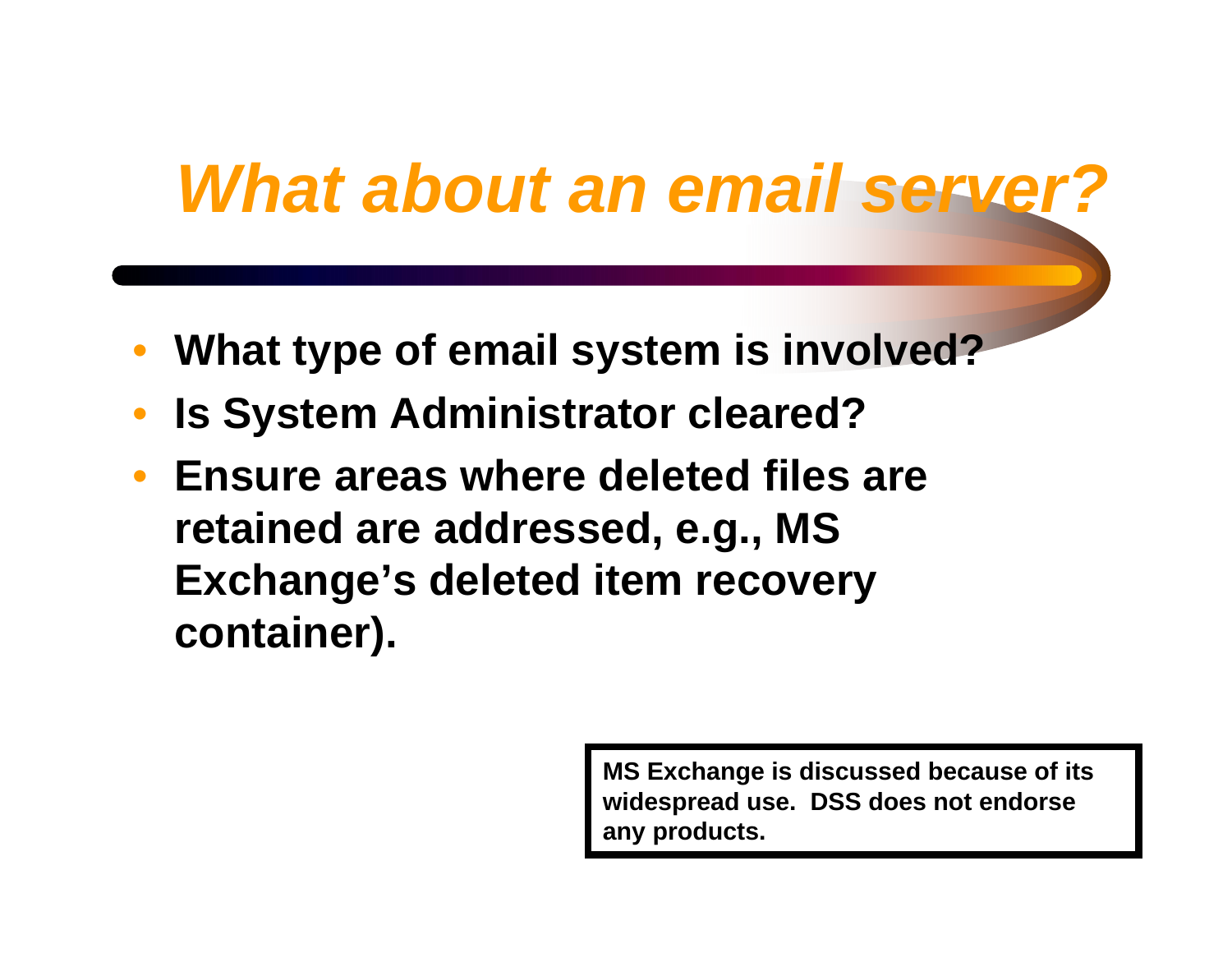



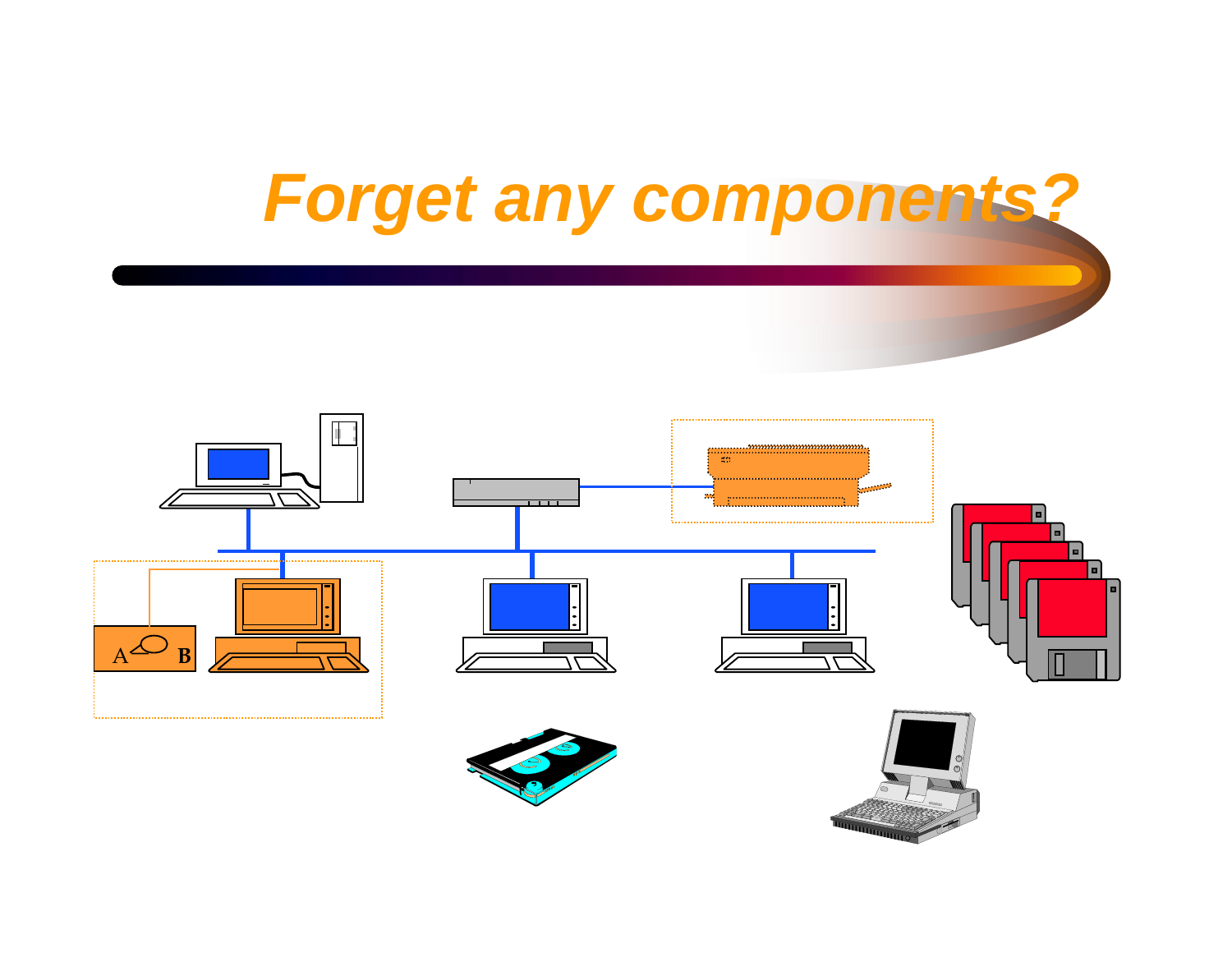## *Follow through!*

- **Gather and review Audit Trails that are applicable**
	- **Paper**
	- **Electronic**
- **Interview all people known to be involved**

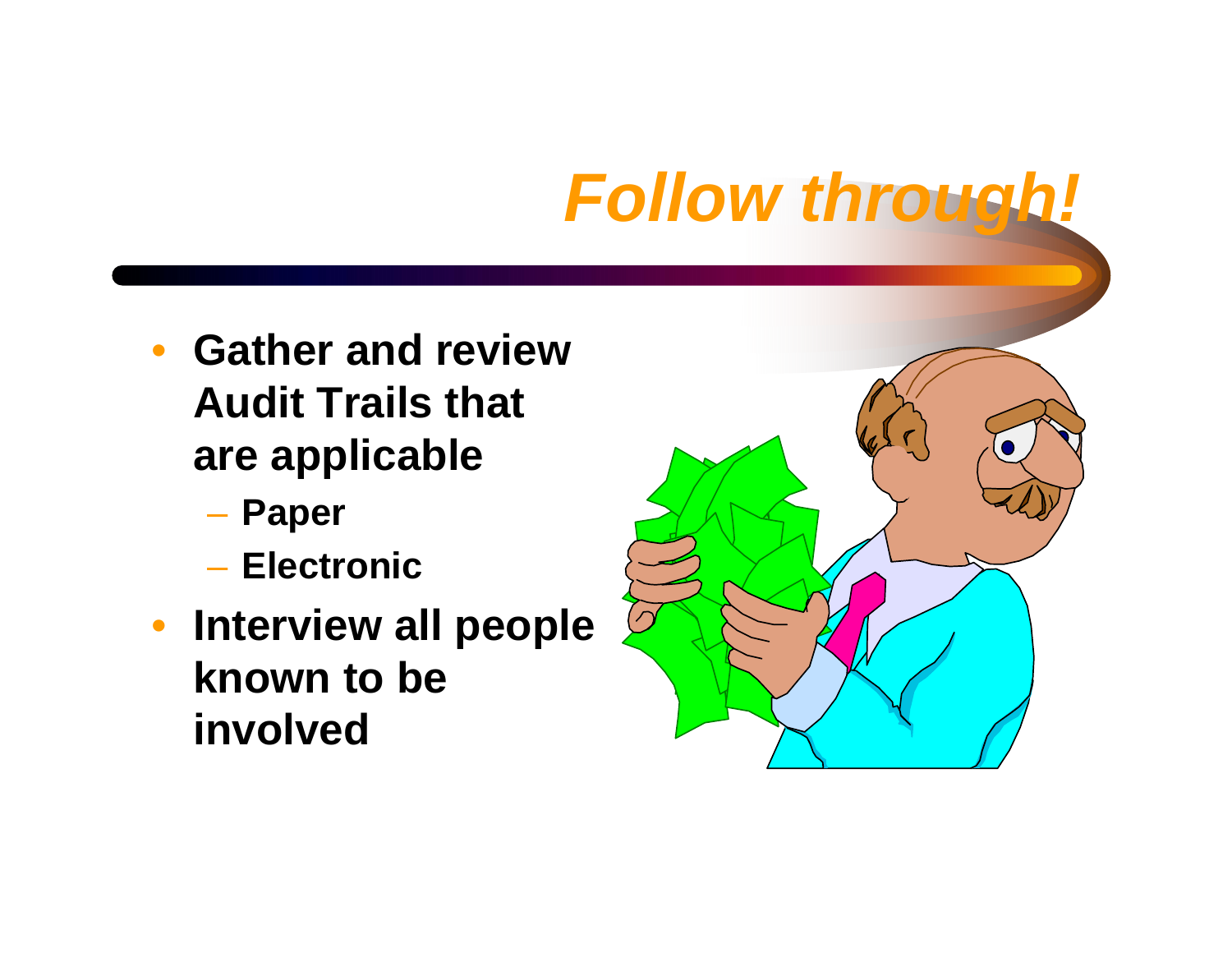#### *And finally…*

 $\bullet$  **Write and submit the final report (Paragraph 1-303c, NISPOM)**

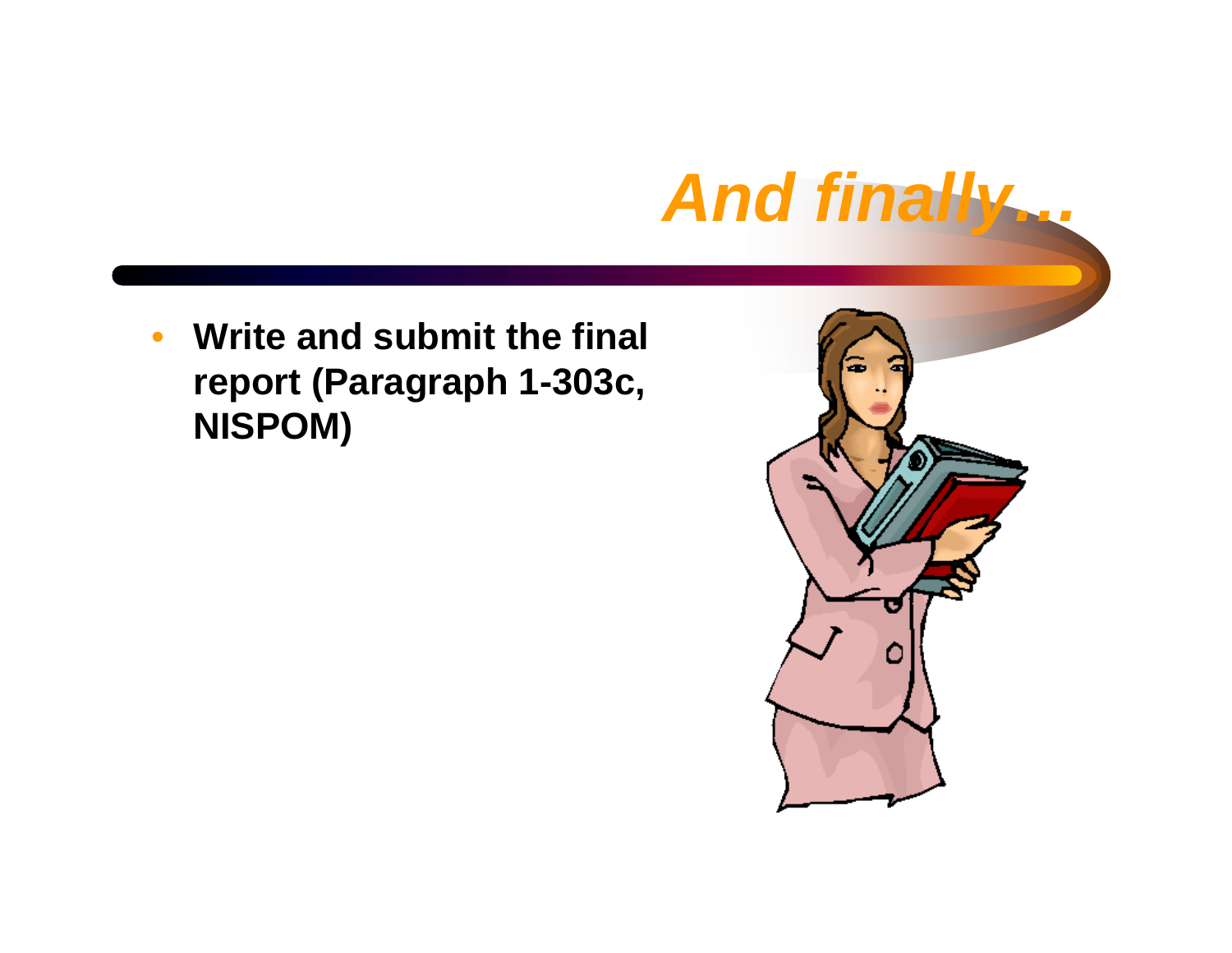### *Follow available guidance!*

- $\bullet$  **NISPOM AI Report Requirements (Paragraph 1-303)**
- $\bullet$  **DSS Guidance for Conducting an AI**
- **Clearing and Sanitization Matrix**

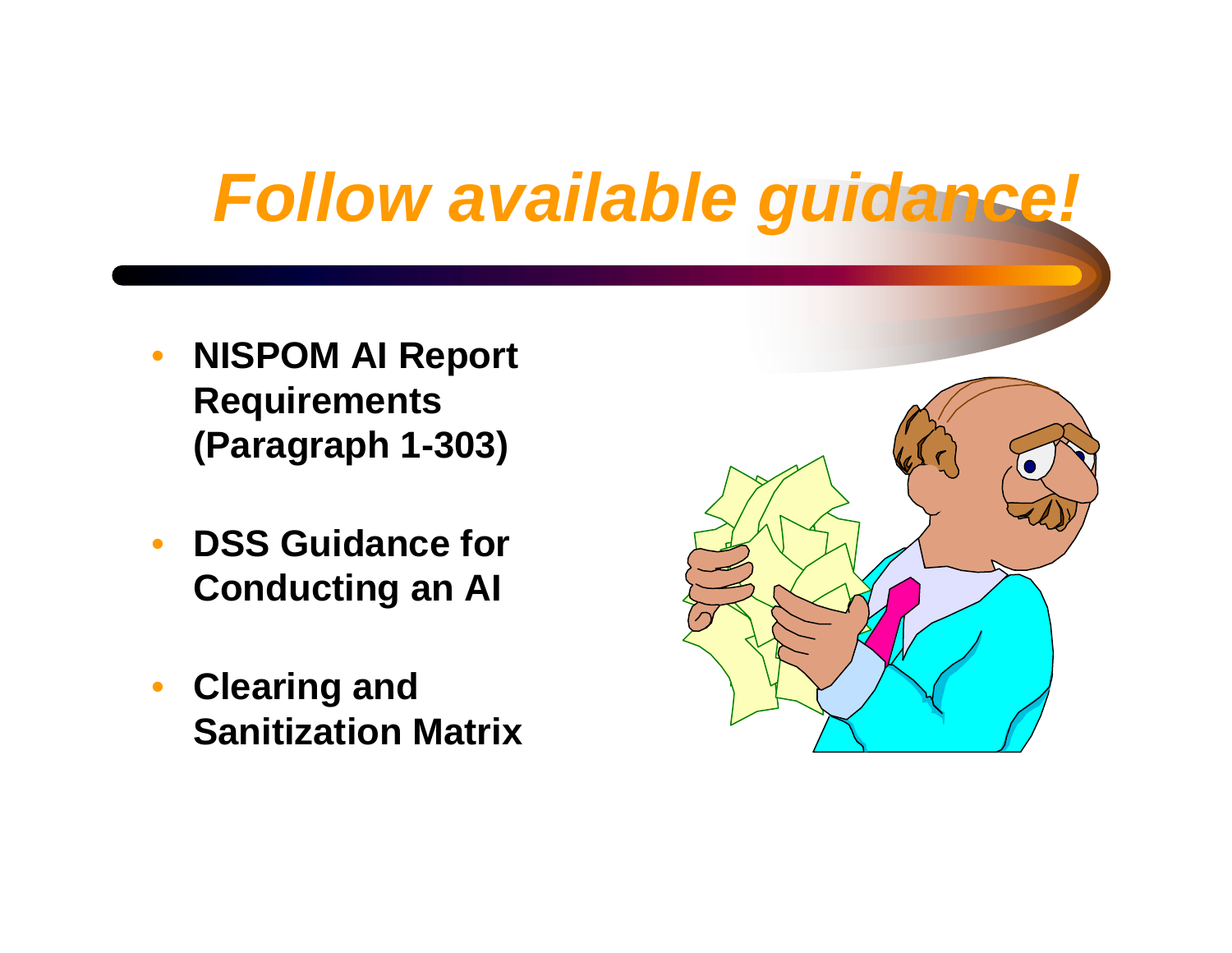# *And don't forget to*



- $\bullet$ **Protect classified media**
- **Sanitize/clear the system components**
- **Write the report**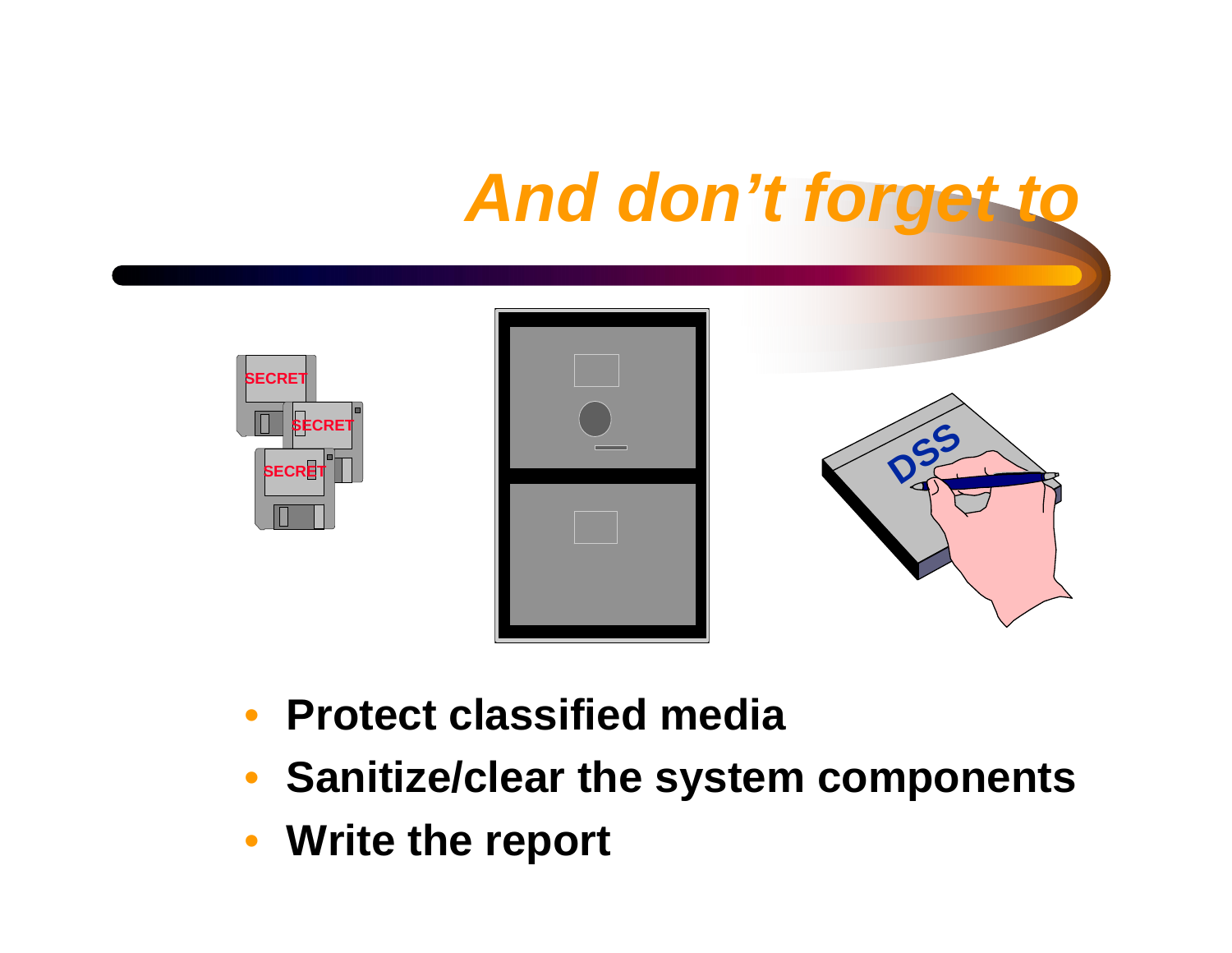# **Report suspenses**



- • **Initial - "promptly submit" (72 hours)**
- $\bullet$  **Final - investigation is complete (15 days)**

#### **NISPOM Para 1-303b,c**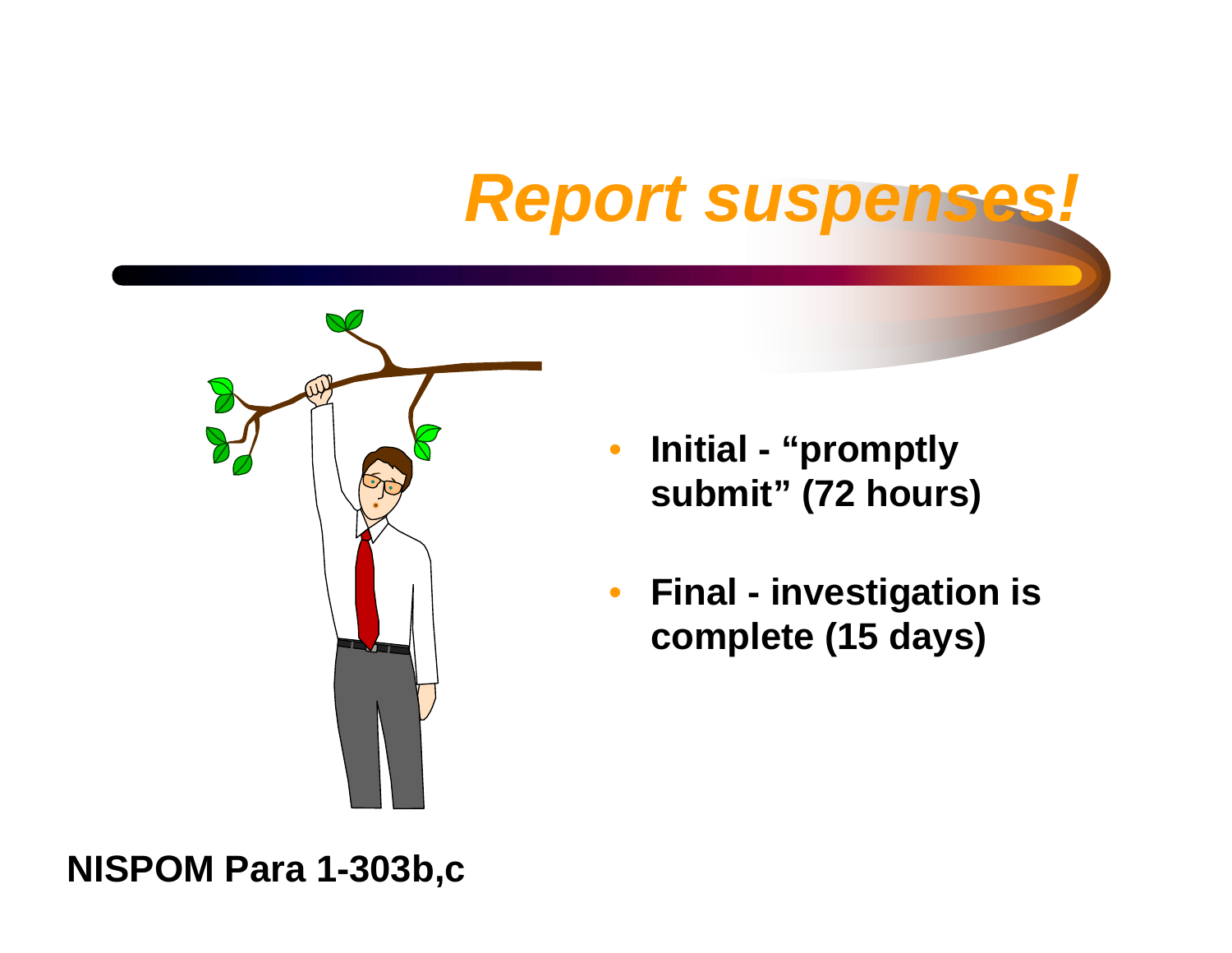#### *One last thing…*

- **Send details to government customer to include cleanup action**
- $\bullet$  **Include hardware and operating system platforms**
- **Request they provide additional cleanup steps within 30 days**